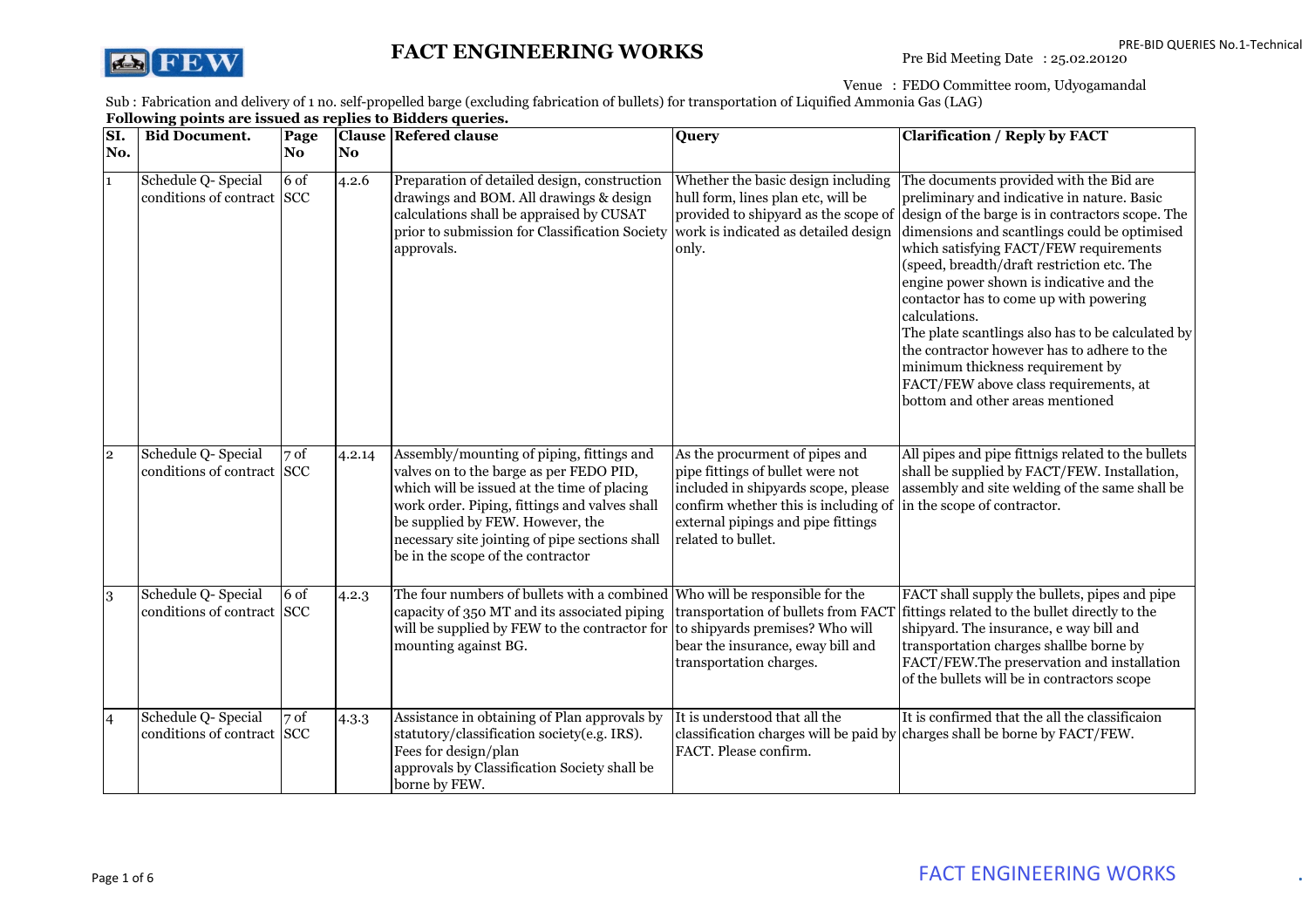| SI.<br>No.     | <b>Bid Document.</b>                                                 | Page<br>No          | No.                      | <b>Clause Refered clause</b>                                                                                                                                                                                                                                                                                                                                                                                                                                                                                                                                                                                                                               | Query                                                                                                                                                                                                                                                                                                                                               | Clarification / Reply by FACT PRE-BID QUERIES No.1-Technical                                                                           |  |
|----------------|----------------------------------------------------------------------|---------------------|--------------------------|------------------------------------------------------------------------------------------------------------------------------------------------------------------------------------------------------------------------------------------------------------------------------------------------------------------------------------------------------------------------------------------------------------------------------------------------------------------------------------------------------------------------------------------------------------------------------------------------------------------------------------------------------------|-----------------------------------------------------------------------------------------------------------------------------------------------------------------------------------------------------------------------------------------------------------------------------------------------------------------------------------------------------|----------------------------------------------------------------------------------------------------------------------------------------|--|
| $\overline{5}$ | Technical<br>Procurement<br>32472-TPS<br>Specification-<br>02-PS-003 | 13 and<br>61 of     | 1.8.3<br>and<br>9.1.1.9  | The painting scheme, surface treatment and<br>paint application shall be in accordance with<br>the recommendations of the paint Maker<br>and be suitable for a three (3) year period<br>between dry dockings.<br>Service life certificate of paint from paint<br>manufacturer, for a validity of minimum 60<br>months. The name of the vessel and period<br>of paint application should be mentioned in<br>the certificate                                                                                                                                                                                                                                 | The painting scheme, surface<br>treatmentand paint application<br>shall be in accorance with<br>recommendation of paint maker<br>and be suitable for a three year<br>period between dry dockings, and<br>the same is contradicitng with thPg<br>13 of TPS(Service life of paint from<br>paint manufacturer for a validity of<br>minimum 60 months). | Paint application shall be suitable for<br>minimum 5 year period between dry dockings.                                                 |  |
| 6              | Technical<br>Procurement<br>Specification-<br>32472<br>02-PS-003     | 36 of<br><b>TPS</b> | 4.12.4                   | Where galvanising is specified, this shall be<br>OF TPS hot dipped and carried out after fabrication.                                                                                                                                                                                                                                                                                                                                                                                                                                                                                                                                                      | Can galvanised steel ERW class C<br>pipes be used directly for the<br>fabrication of pipes as they are<br>readily available in market. Since<br>this can avoid hot dip galvanising<br>time post fabrication.                                                                                                                                        | Pipes shall be hot dip galvanised before<br>application.                                                                               |  |
| $\overline{7}$ | Technical<br>Procurement<br>Specification-<br>32472-<br>02-PS-003    | 31 of<br><b>TPS</b> | $4.3.4$ of<br><b>TPS</b> | Valve name plates of SS shall be fitted to the<br>valves on handle or other suitable place.<br>Name plates shall be in English.                                                                                                                                                                                                                                                                                                                                                                                                                                                                                                                            | The name plates of valves etc. are to SS 304 can be used.<br>be of SS. Can SS 304 be used.                                                                                                                                                                                                                                                          |                                                                                                                                        |  |
| $\overline{8}$ | Schedule Q- Special<br>conditions of contract                        |                     | 4.1.3 of<br><b>SCC</b>   | In the event that there is any item of<br>EQUIPMENT or WORK of the type provided<br>for in<br>CONTRACT, which is not specifically<br>mentioned in the specifications or drawings<br>set out in<br>FINAL PROPOSAL, but which is necessary<br>(even though not mentioned in CONTRACT)<br>for<br>normal, safe and continuous operation,<br>based on mutual agreement between<br>OWNER and<br>CONTRACTOR, CONTRACTOR shall<br>include such item of EQUIPMENT in the<br>design and<br>perform such items of WORK, for such<br>EQUIPMENT or WORK free of cost to<br>OWNER as if the<br>same had been originally included in its<br>Scope of Work/FINAL PROPOSAL. | Kindly clarify normal, safe and<br>continous operation.                                                                                                                                                                                                                                                                                             | Equipment or works for<br>normal, safe and continuous operation as<br>recommended by class/statutory authorities is<br>to be provided. |  |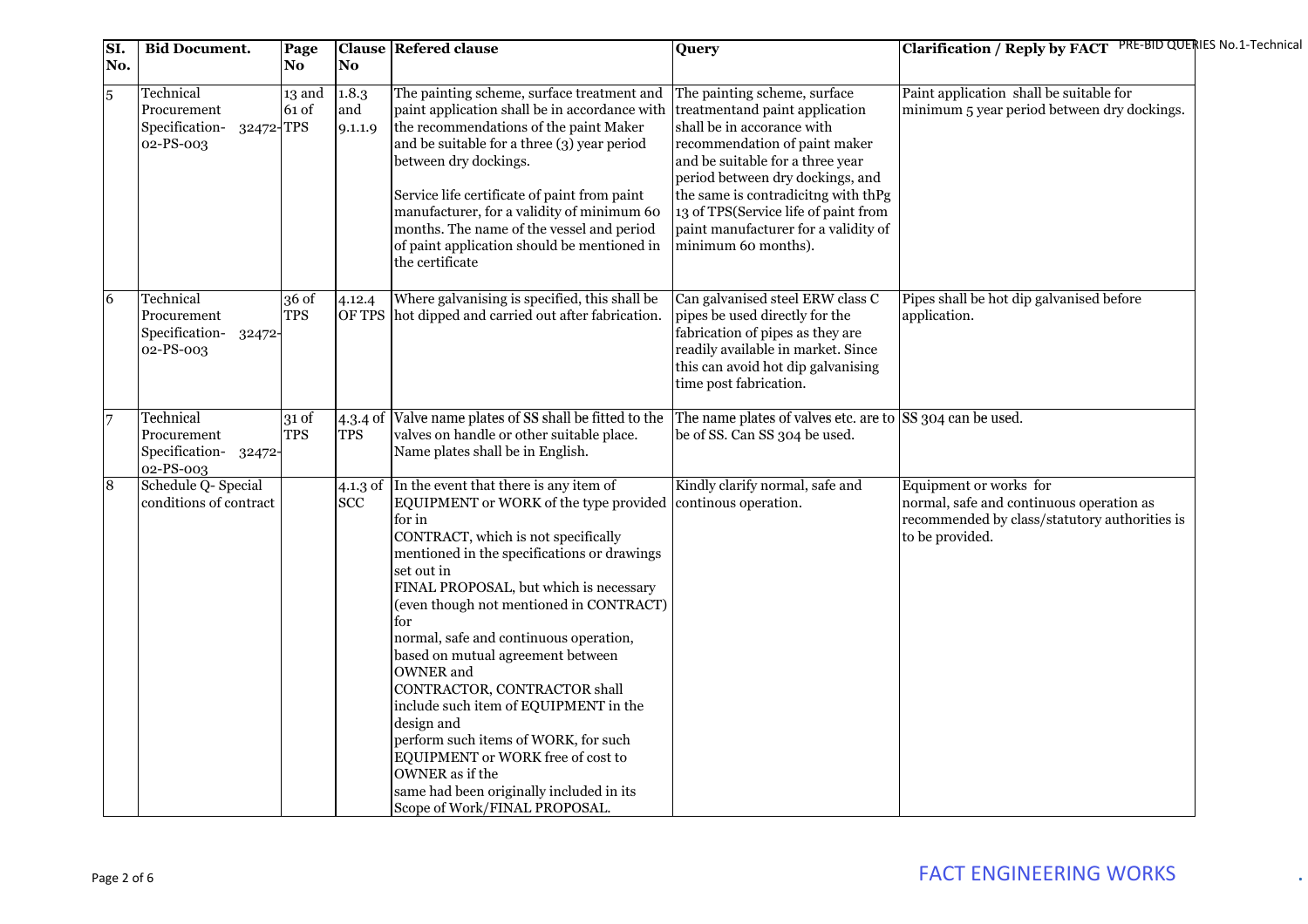| SI.<br>No. | <b>Bid Document.</b>                              | Page<br>No. | No                       | <b>Clause Refered clause</b>                                                                                                                                                                                                                                                                                    | Query                                                                                                                           | Clarification / Reply by FACT PRE-BID QUERIES No.1-Technical                                                                                                                                                                                                                                                                                                                                                                                                                                                                                                                                                   |  |
|------------|---------------------------------------------------|-------------|--------------------------|-----------------------------------------------------------------------------------------------------------------------------------------------------------------------------------------------------------------------------------------------------------------------------------------------------------------|---------------------------------------------------------------------------------------------------------------------------------|----------------------------------------------------------------------------------------------------------------------------------------------------------------------------------------------------------------------------------------------------------------------------------------------------------------------------------------------------------------------------------------------------------------------------------------------------------------------------------------------------------------------------------------------------------------------------------------------------------------|--|
| 9          | Schedule Q- Special<br>conditions of contract SCC | 6 of        | <b>SCC</b>               | 4.2.6 of Preparation of detailed design, construction<br>drawings and BOM. All drawings & design<br>calculations shall<br>be appraised by CUSAT prior to submission<br>for Classification Society approvals.                                                                                                    | Is it necessary to get approval from<br>CUSAT before submission of the<br>drawings and calculation to<br>classification agency. | CUSAT is FACT/FEW 's technical consultant.<br>The design calculations, class and<br>working/production drawings, interface<br>information etc shall be sent parallely to<br>CUSAT and classification agency inorder to<br>save time.                                                                                                                                                                                                                                                                                                                                                                           |  |
| 10         | Schedule Q- Special<br>conditions of contract SCC | 7 of        | 4.2.20<br>of SCC         | Two weeks basic on board training in<br>maintenance and operation shall be provided travel, lodging expenses of training<br>to FACT personnel.                                                                                                                                                                  | Will FACT provide the<br>personnel or is it in the scope of<br>shipyard.                                                        | FACT/FEW shall provide the travel, lodging<br>expenses of the trainees(max 6 nos. a batch).                                                                                                                                                                                                                                                                                                                                                                                                                                                                                                                    |  |
| 11         | Schedule Q- Special<br>conditions of contract SCC | 6 of        | $4.2.6$ of<br><b>SCC</b> | Preparation of detailed design, construction<br>drawings and BOM. All drawings & design<br>calculations shall be appraised by CUSAT<br>prior to submission for Classification Society<br>approvals.                                                                                                             | Does Basic Design includes<br>drawings of scantlings, hull etc.                                                                 | The documents provided with the Bid are<br>preliminary and indicative in nature. Basic<br>design of the barge is in contractors scope. The<br>dimensions and scantlings could be optimised<br>which satisfying FACT/FEW requirements<br>(speed, breadth/draft restriction etc. The<br>engine power shown is indicative and the<br>contactor has to come up with powering<br>calculations.<br>The plate scantlings also has to be calculated by<br>the contractor however has to adhere to the<br>minimum thickness requirement by<br>FACT/FEW above class requirements, at<br>bottom and other areas mentioned |  |
| 12         | Schedule Q- Special<br>conditions of contract SCC | 6 of        | 4.2.3                    | The four numbers of bullets with a combined Will the bullets be transported by<br>capacity of 350 MT and its associated piping<br>will be supplied by FEW to the contractor for<br>mounting against BG.                                                                                                         | the contractor or by FACT.                                                                                                      | FACT/FEW shall supply the bullets, pipes and<br>pipe fittings related to the bullet directly to the<br>shipyard. The insurance, e way bill and<br>transportation charges shallbe borne by<br>FACT/FEW.The preservation and installation<br>of the bullets will be in contractors scope                                                                                                                                                                                                                                                                                                                         |  |
| 13         | Schedule Q- Special<br>conditions of contract SCC | 7 of        | 4.2.14                   | Assembly/mounting of piping, fittings and<br>valves on to the barge as per FEDO PID,<br>which will be issued at the time of placing<br>work order. Piping, fittings and valves shall<br>be supplied by FEW. However, the<br>necessary site jointing of pipe sections shall<br>be in the scope of the contractor | Kindly confirm whether the pipes<br>installed before mounting the<br>bullets or after.                                          | The pipes and pipe fittings provided is to be<br>and pipe fittings provided should be installed/assembled after mounting of bullets.                                                                                                                                                                                                                                                                                                                                                                                                                                                                           |  |
|            |                                                   |             |                          | The Tenderer mav visit the iob site and                                                                                                                                                                                                                                                                         |                                                                                                                                 | Construction of Barge shall be at Contractor's yard.<br>Vide these general instructions, the Bidder is                                                                                                                                                                                                                                                                                                                                                                                                                                                                                                         |  |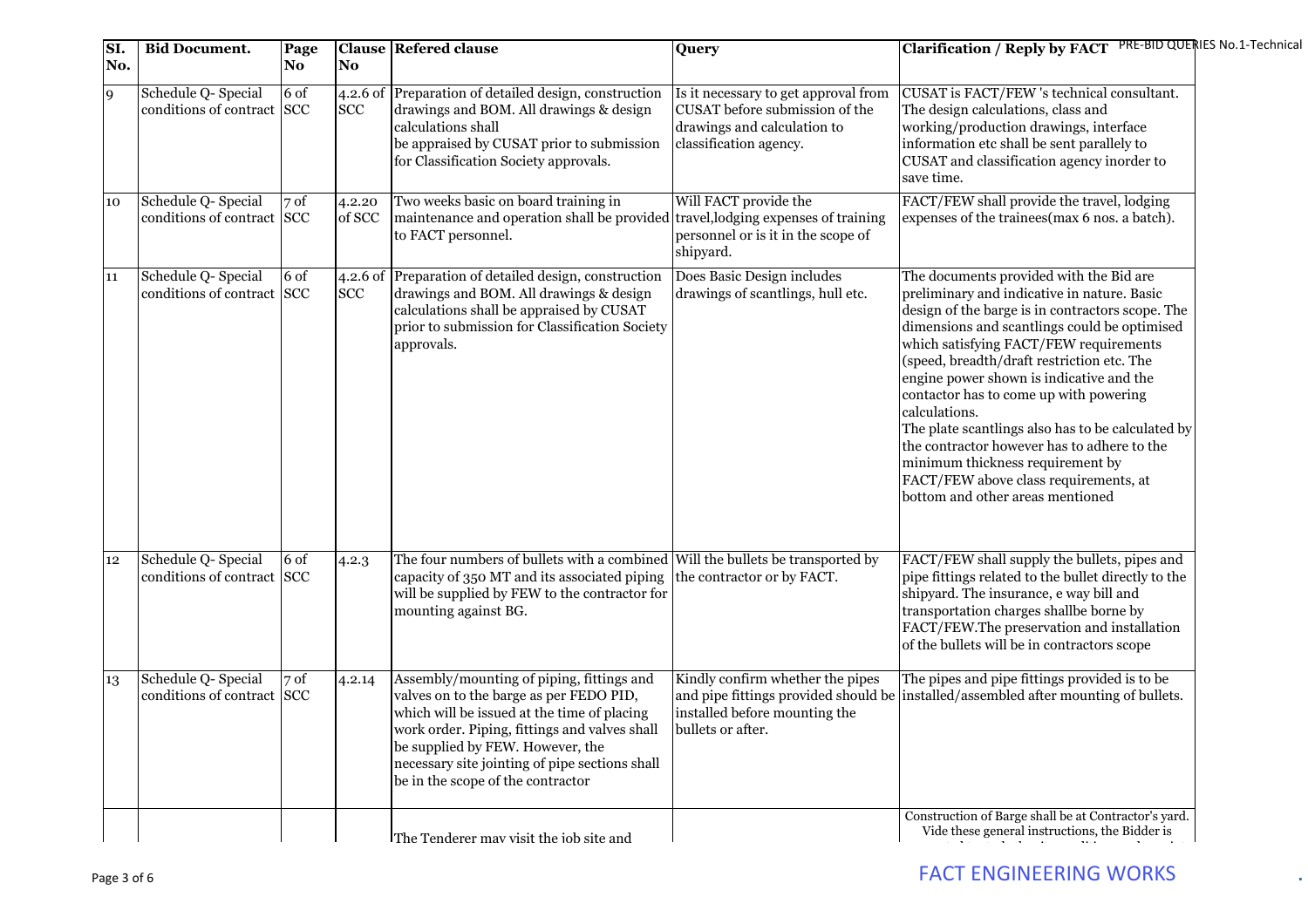| SI.<br>No. | <b>Bid Document.</b>   | Page<br>No. | No.            | <b>Clause Refered clause</b>                                                                                                                                                                                                                                                                                                                                                                                                                                                                                                           | Query                                                                  | Clarification / Reply by FACT PRE-BID QUERIES No.1-Technical                                                                                                                                                                                                                                |                                                    |
|------------|------------------------|-------------|----------------|----------------------------------------------------------------------------------------------------------------------------------------------------------------------------------------------------------------------------------------------------------------------------------------------------------------------------------------------------------------------------------------------------------------------------------------------------------------------------------------------------------------------------------------|------------------------------------------------------------------------|---------------------------------------------------------------------------------------------------------------------------------------------------------------------------------------------------------------------------------------------------------------------------------------------|----------------------------------------------------|
| 14         | Instruction to Bidders | 1(xiii)     | $\overline{2}$ | acquaint himself fully of the site conditions.<br>The Tenderer shall also satisfy himself about<br>the availability of labour, likely labour<br>demands, problems of weather conditions,<br>infra structural facilities, availability of<br>construction materials etc. No claims<br>whatsoever will be entertained on the plea of<br>ignorance or difficulties involved in the<br>execution of work or carriage of materials on<br>account of the site conditions.                                                                    |                                                                        | themselves in case the same is required as per<br>tender.                                                                                                                                                                                                                                   | requested to study the site conditions and acquint |
| 15         | Special Conditions     | 4.2.9       | 6              | Fabrication of the Barge at the contractor's<br>work                                                                                                                                                                                                                                                                                                                                                                                                                                                                                   | Please Clarify if the construction of<br>Barge has to be undertaken at |                                                                                                                                                                                                                                                                                             |                                                    |
| 16         | Instruction to Bidders | 13          | 6              | FACT GATE ENTRY PASS:<br>Entry pass to the contract workers will be<br>issued by CISF. For entry pass, the<br>contractor shall submit an application to<br>CISF through work-executing department<br>and HR department. The following<br>documents shall be submitted along with<br>therequest.<br>a. Copy of age proof<br>b. Police clearance certificate<br>c. Copy of bank passbook<br>d. Copy of Aadhaar<br>e. Two copies of passport size photographs<br>f. Duly filled application for ESI and PF<br>enrolment (for new members) | Contractors yard or FACT<br>workshop.                                  |                                                                                                                                                                                                                                                                                             |                                                    |
| 17         | Instruction to Bidders | 17.2        | $\overline{7}$ | For the purpose of extending purchase<br>preference, the minimum local content shall<br>be 50% and margin of purchase preference<br>shall be 20%, as defined in the above Orders,<br>unless specified otherwise in the Enquiry.                                                                                                                                                                                                                                                                                                        | Request detail on purchase<br>preference                               | Please refer latest Revision of Public Procurement<br>(Preference to Make in India) Order 2017, and<br>amendments thereto, subject to orders issued by<br>Deptt. of Fertilisers, Govt. of India. Benefits<br>mentioned in clause 17.2 of " Instruction to Bidders<br>based on this order/s. |                                                    |
| 18         | Instruction to Bidders | 17.3        | 7              | To claim benefits under Make in India<br>Order, the bidder shall provide self-<br>certification or such other certificate(s) as<br>prescribed in the Order, as applicable, that<br>the item offered meets the minimum local<br>content and shall give details of the<br>location(s) at which the local value addition<br>is made.                                                                                                                                                                                                      | Request to provide the benefits<br>under make in India                 |                                                                                                                                                                                                                                                                                             |                                                    |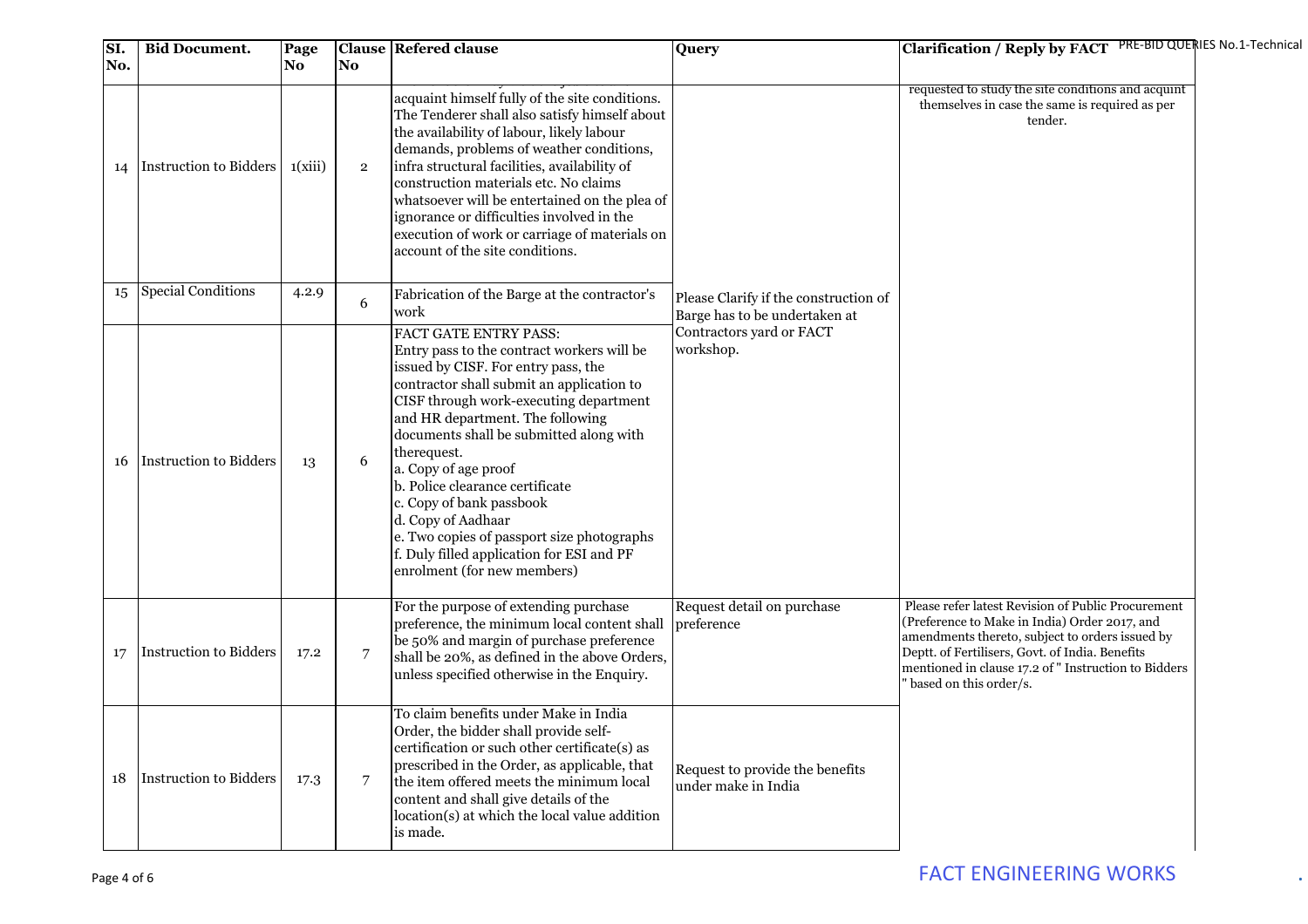| SI. | <b>Bid Document.</b>                                             | Page                                                 |       | <b>Clause Refered clause</b>                                                                                                                                                                                                                                                                                                                                                                                                                                                                                                                                                                                                                                                                                                                                             | Query                                                                                                                                                                                                                                                                                                                                                                                                                                                                        | Clarification / Reply by FACT PRE-BID QUERIES No.1-Technical                                                                                                                                                                                                                                                                                                                                                                                                                                           |  |
|-----|------------------------------------------------------------------|------------------------------------------------------|-------|--------------------------------------------------------------------------------------------------------------------------------------------------------------------------------------------------------------------------------------------------------------------------------------------------------------------------------------------------------------------------------------------------------------------------------------------------------------------------------------------------------------------------------------------------------------------------------------------------------------------------------------------------------------------------------------------------------------------------------------------------------------------------|------------------------------------------------------------------------------------------------------------------------------------------------------------------------------------------------------------------------------------------------------------------------------------------------------------------------------------------------------------------------------------------------------------------------------------------------------------------------------|--------------------------------------------------------------------------------------------------------------------------------------------------------------------------------------------------------------------------------------------------------------------------------------------------------------------------------------------------------------------------------------------------------------------------------------------------------------------------------------------------------|--|
| No. |                                                                  | No.                                                  | No    |                                                                                                                                                                                                                                                                                                                                                                                                                                                                                                                                                                                                                                                                                                                                                                          |                                                                                                                                                                                                                                                                                                                                                                                                                                                                              |                                                                                                                                                                                                                                                                                                                                                                                                                                                                                                        |  |
| 19  | Special Conditions of<br>Contract                                | 4.3.1                                                | 6     | The Builder engaged the services of CUSAT<br>for carrying out the basic design (General<br>Arrangement &<br>mid-ship section, sizing of scantlings,<br>shipbuilding specification, etc) of the barge.<br>Based on the basic design carried out by<br>CUSAT, the GA & mid-ship section drawing<br>of the proposed barge is attached. The<br>Contractor shall carryout the detailed design<br>of the barge; in-line with the basic design<br>attached with this<br>TPS. The GA & mid-ship sectional drawing,<br>Shipbuilding Specification, Special<br>Requirements of the<br>Project, and other<br>documents/drawings/Engineering<br>Specifications attached along with this TPS<br>shall be<br>the technical basis for carrying out the<br>detailed design of the barge. | 1) If we are considering the<br>provided data as Basic Design,<br>During the preparation of Detail<br>Design, we may have requirement<br>of Lines Plan, General Arrangemen<br>drawing in 3D and 2D formats for<br>Powering Calculation, stability<br>calculation and other purpose also.<br>Will these data will be shared by<br>CUSAT?<br>2) Request to provide the<br>Lightweight and Displacement of<br>Barge. So that we can also analyse<br>the powering<br>calculation | The documents provided with the Bid are<br>preliminary and indicative in nature. Basic<br>design of the barge is in contractors<br>scope. The dimensions and scantlings could<br>be optimised which satisfying FACT/FEW<br>requirements (speed, breadth/draft restriction<br>etc.<br>The plate scantlings also has to be calculated by<br>the contractor however has to adhere to the<br>minimum thickness requirement by<br>FACT/FEW above class requirements, at<br>bottom and other areas mentioned |  |
| 20  | Technical<br>Procurement<br>Specifications                       | 5.1.0                                                | 36    | MAIN ENGINES - Basic Specification Make - Para 5.1.0 it is mentioned that<br>Leyland / Cummins / Volvo Capacity - To be<br>designed by contractor<br>Approval - Classification Society<br>Requirements                                                                                                                                                                                                                                                                                                                                                                                                                                                                                                                                                                   | In General Arrangement Drawing<br>Engine power is mentioned as<br>2X190 BHP @2000 RPM and at<br>Engine Power shall be provided by<br>contractor?<br>While Basic design is developed by<br>CUSAT, confirmation on Engine<br>Power needs to be provided by<br>CUSAT.                                                                                                                                                                                                           | The engine power shown is indicative and the<br>contactor has to come up with powering<br>calculations.                                                                                                                                                                                                                                                                                                                                                                                                |  |
| 21  | Schedule Q- Special<br>conditions of contract                    | 4 of 64                                              | 1.3.1 | Cargo of 350 T Liquefied Ammonia Gas                                                                                                                                                                                                                                                                                                                                                                                                                                                                                                                                                                                                                                                                                                                                     | Weight of bullet tanks are required<br>of weigh estimation.                                                                                                                                                                                                                                                                                                                                                                                                                  | The weight of each bullet with its saddles is<br>approximately 30 Tonnes.                                                                                                                                                                                                                                                                                                                                                                                                                              |  |
| 22  | Technical<br>Procurement<br>Specification-<br>32472<br>02-PS-003 | 25 <sub>o</sub><br><b>TPS</b><br>32 of<br><b>TPS</b> | 4.1.6 | All skin fitting valves shall be of SS<br>contruction and class approved.<br>4.12.5.1 All valves shall be of SS Ship-side valves shall Cast Iron/Cast Steel<br>be of approved type.                                                                                                                                                                                                                                                                                                                                                                                                                                                                                                                                                                                      | It is proposed that the valves to be<br>as per class approved piping system TPS.<br>drawings and generally of the<br>following material-Body/Bonnet-<br>Internal-GM/SS                                                                                                                                                                                                                                                                                                       | All valves to be made of SS as mentioned in the                                                                                                                                                                                                                                                                                                                                                                                                                                                        |  |